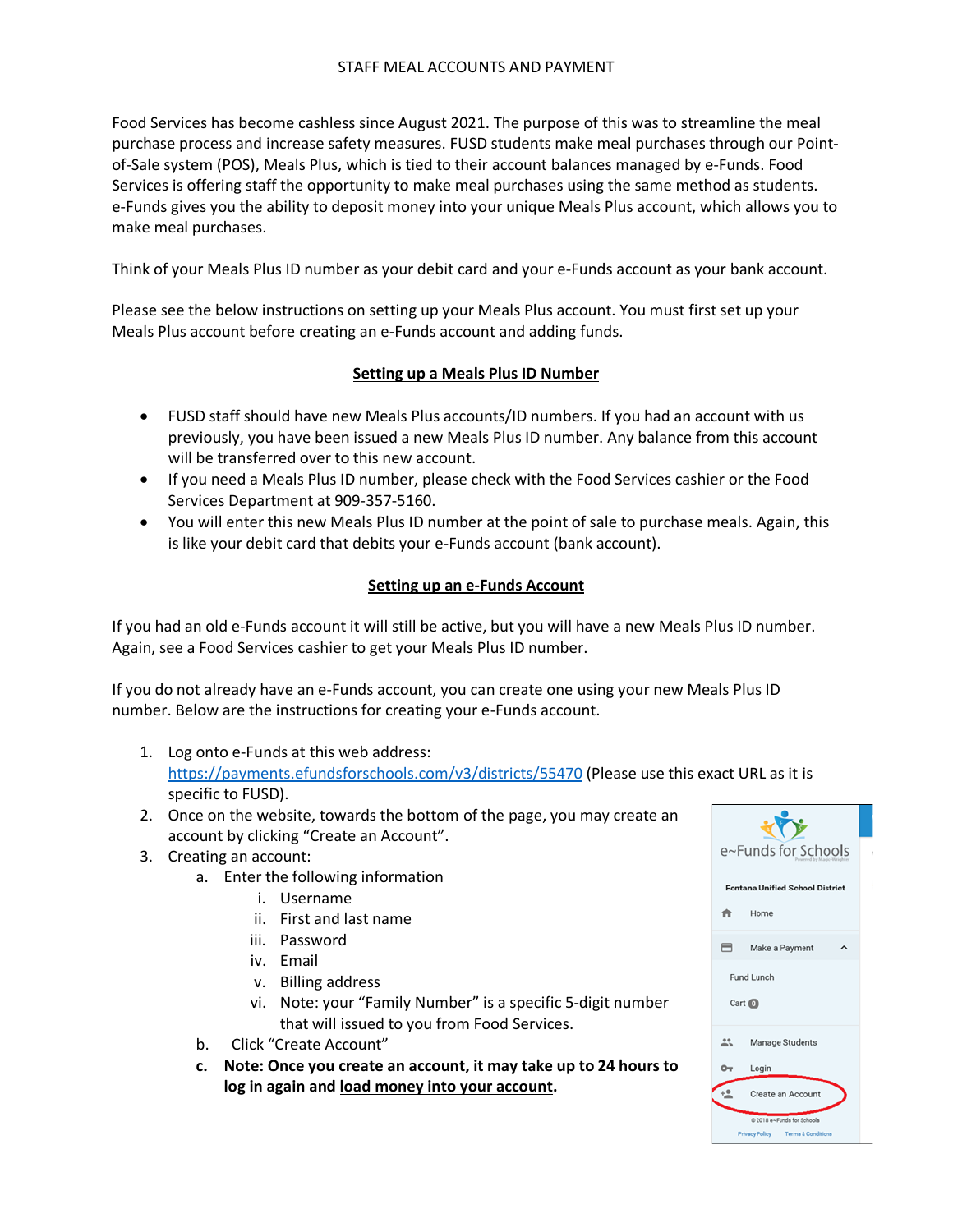#### STAFF MEAL ACCOUNTS AND PAYMENT

| <b>Create an Account</b>        |                        |
|---------------------------------|------------------------|
| Usemame *                       | First Name*            |
| Password *                      | Last Name *            |
| Re-enter Password *             | Email *                |
| Family Number                   | Phone                  |
|                                 | <b>Billing Address</b> |
| 一<br>* indicates required field |                        |
| CREATE ACCOUNT                  |                        |

4. Once an account is created, click "Fund Lunch".

| Welcome!                                 |                                                                                                                                                                                                                                                                                                                                                                                                                                           |
|------------------------------------------|-------------------------------------------------------------------------------------------------------------------------------------------------------------------------------------------------------------------------------------------------------------------------------------------------------------------------------------------------------------------------------------------------------------------------------------------|
| What would you like to do?<br>Fund Lunch | <b>WELCOME!</b><br>On behalf of the Fontana Unified Food Services Department I would like to welcome<br>you to our new online meal payment service. We hope this service will provide an<br>added convenience to you by eliminating the need to send money everyday and<br>allowing you the flexibility to make payments at any time.<br>PLEASE NOTE: FIRST TIME USERS NEED TO REGISTER UNDER THE NEW USER AREA<br>TO SETUP YOUR ACCOUNT. |

5. Enter your "**Last Name** and "**Family Number"** as it appears on your serving ID card that you were issued. **The Student or Family Number is the same as your Meals Plus ID number that was issued to you by the Food Services Cashier.** If you have not received one, please contact a Food Services Cahier or the Food Services office at 909-357-5160. Then click "**Add Student(s)**".

In about 24 hours, you will receive an email with instructions on how to input bank information. Then you can load funds into your account and make purchases at Summit's catering kitchen or any site cafeteria.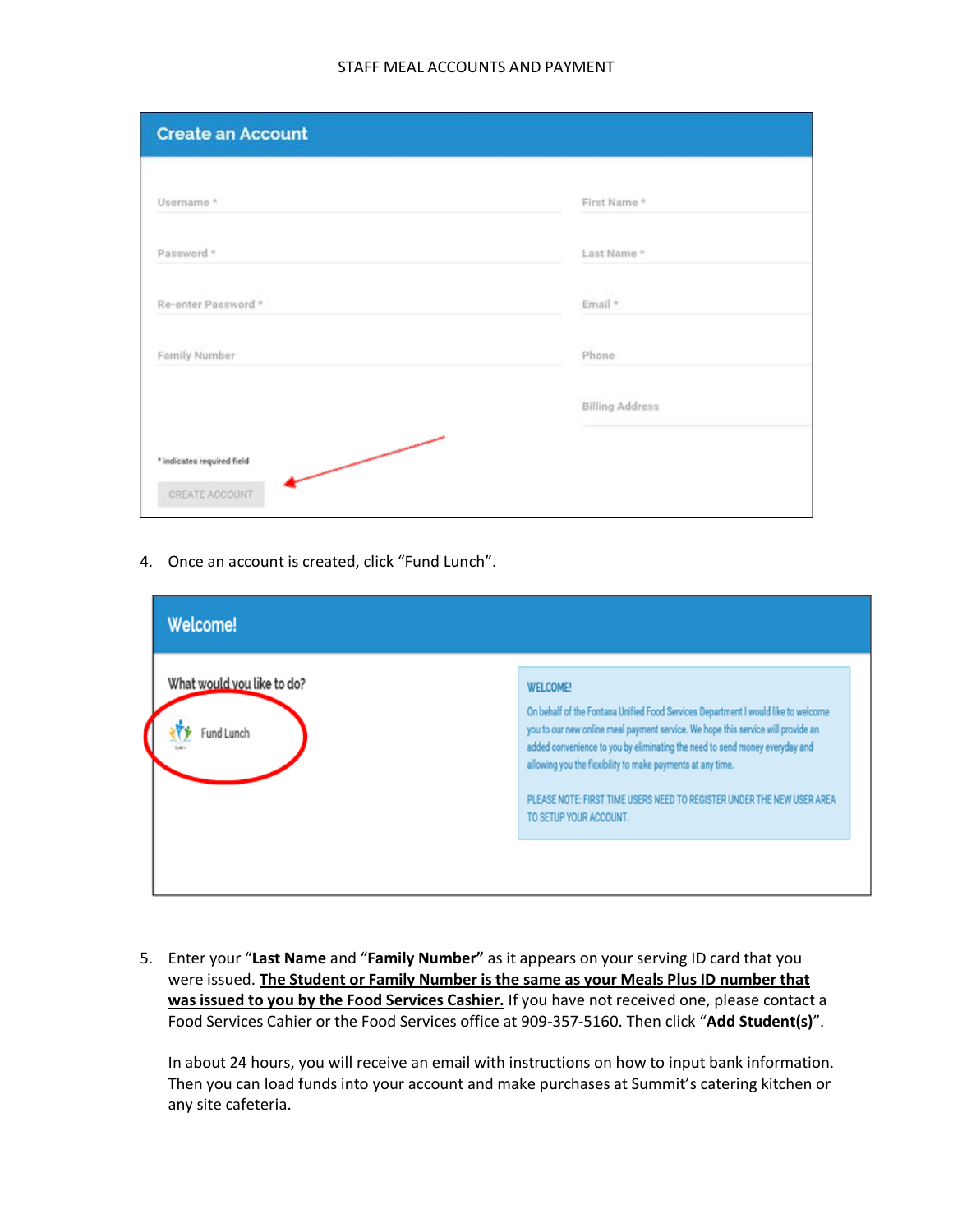

- 6. Once you click "Add Students", your name and serving number will pop up.
- 7. Select "Continue on to fund lunch".

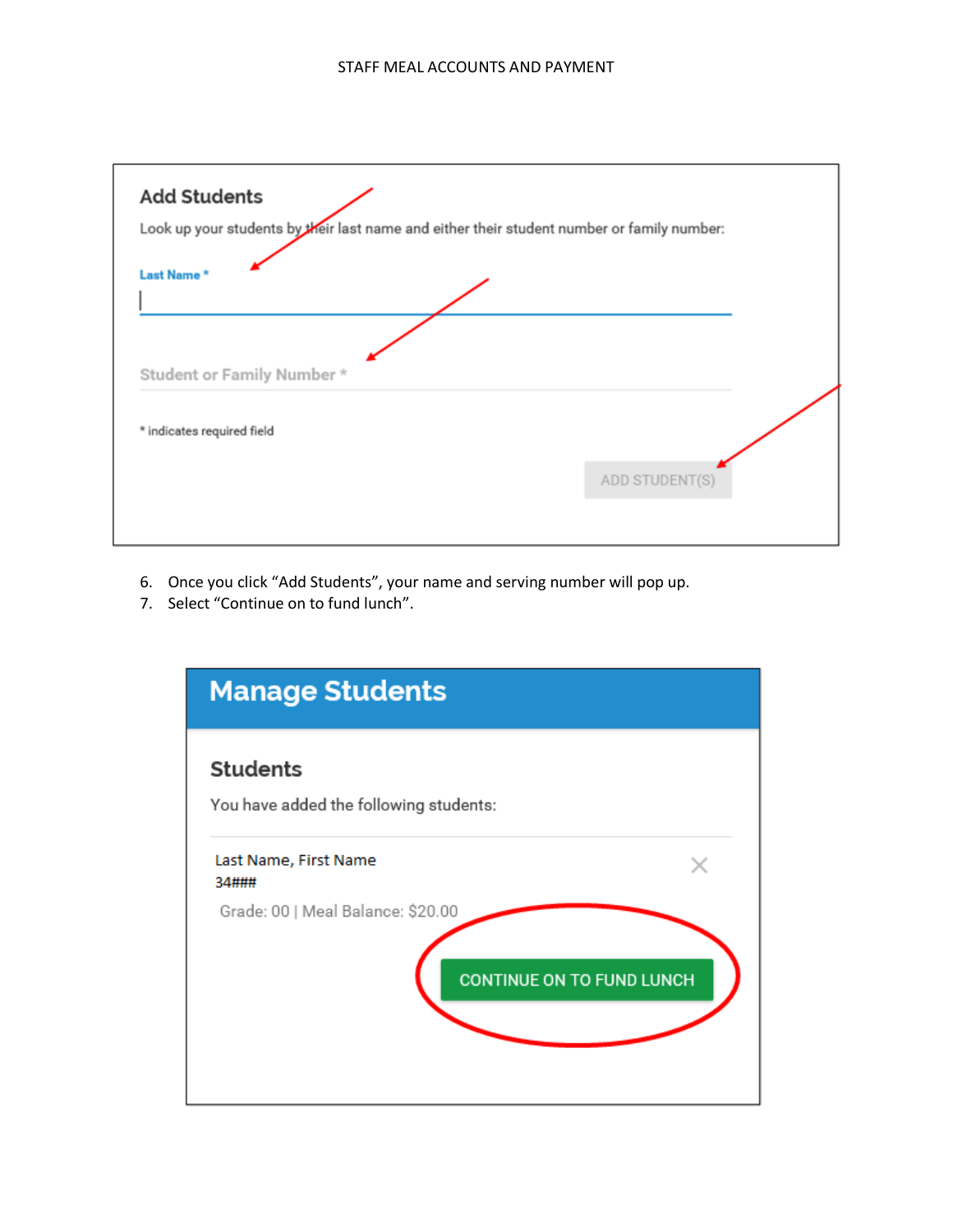8. Enter the amount you wish to add to your account and click "Add to Cart".



9. Then you will see your cart with the amount loaded (i.e.: \$20.00). Click "Begin Checkout".

| Cart                              |                       |
|-----------------------------------|-----------------------|
| Test Test Meal Payment<br>\$20.00 | X                     |
| Subtotal                          | \$20.00               |
|                                   | <b>BEGIN CHECKOUT</b> |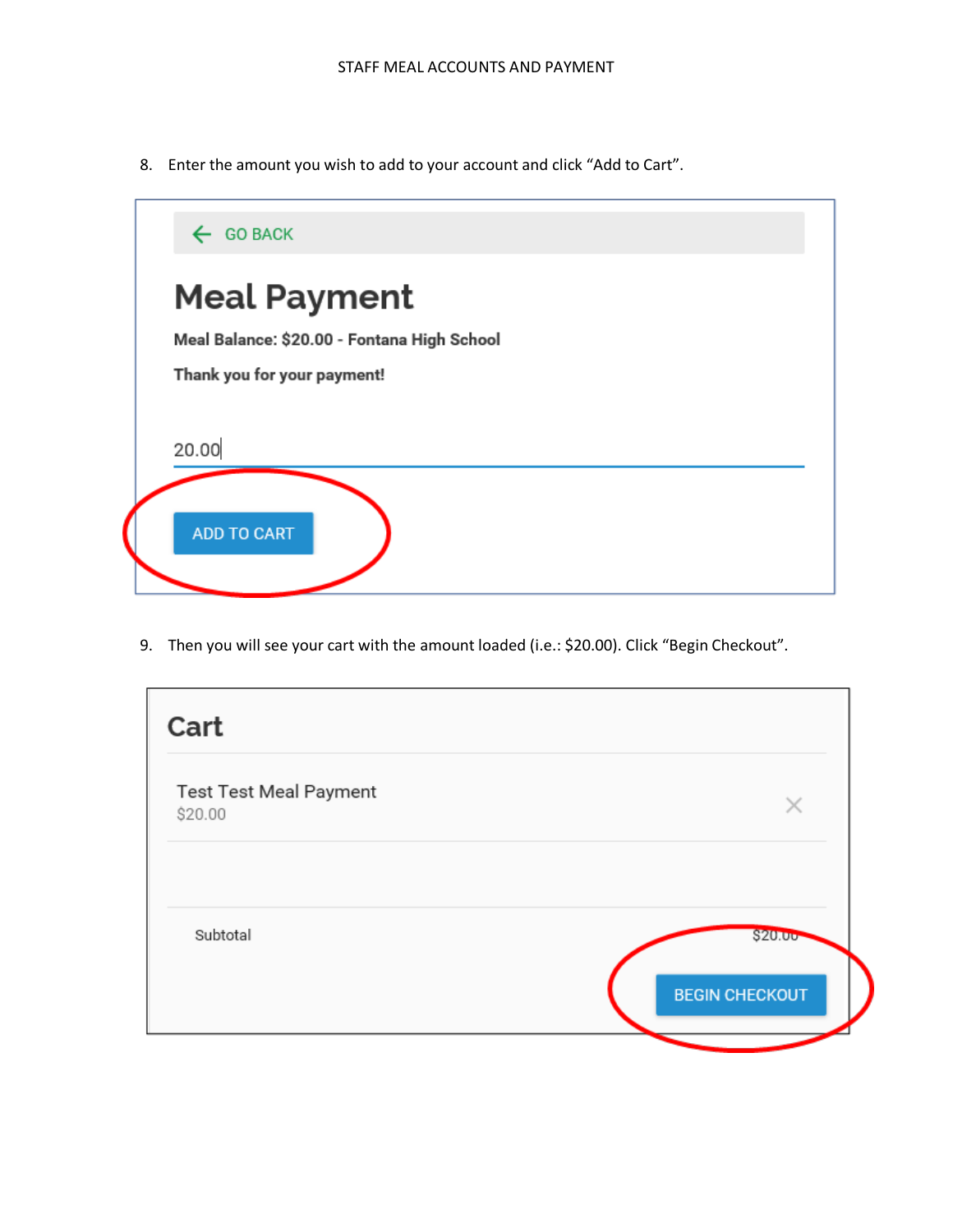10. Here, you will be able to select your payment method.

| <b>Select Payment Method</b> |  |  |
|------------------------------|--|--|
| Choose a payment method.     |  |  |
| New Credit / Debit Card      |  |  |
| New Direct Debit             |  |  |
|                              |  |  |

# 11. Enter Card Info.

| New Credit / Debit Card                                                         |
|---------------------------------------------------------------------------------|
| Cardholder Name<br><b>First A Last</b>                                          |
| <b>Card Number</b>                                                              |
| #### #### #### ####<br>Expiration Date (MM/YY)                                  |
| 08/20<br>The payment service only accepts Visa, Mastercard, and Discover cards. |
| <b>VISA</b><br>DISCRATER                                                        |
| * indicates required field<br><b>ADD CREDIT / DEBIT CARD</b>                    |
|                                                                                 |